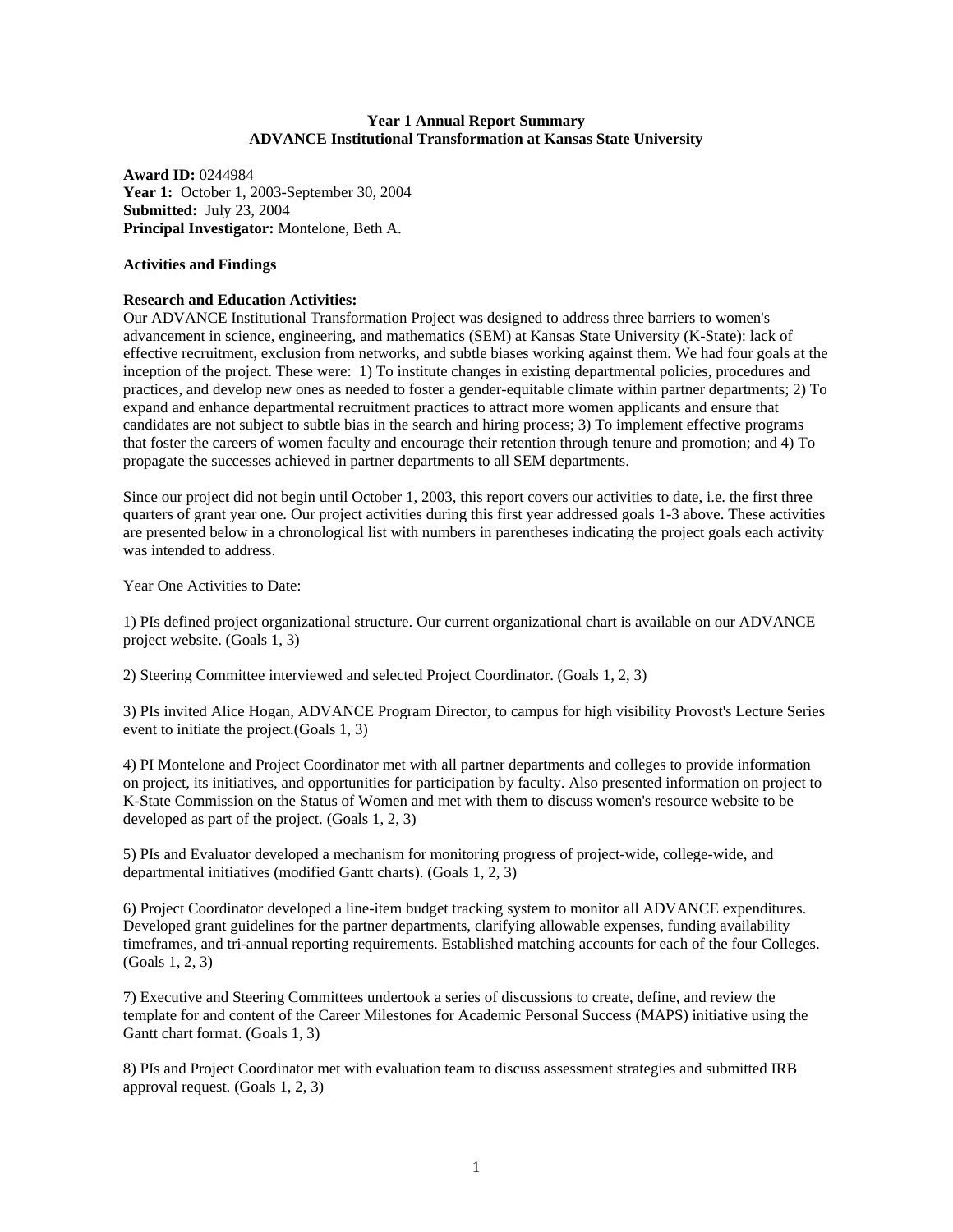9) Held first set of three Equity Action Workshops in February 2004, with Dr. Virginia Valian, 'Using Research on Gender to Create Equity'. Faculty members from six partner departments were invited, together with members of the Internal Advisory Board. 61.2% of all faculty members (62.5% of all women faculty members) from partner departments were in attendance. The purpose of the Valian workshops was to make faculty members aware of the barriers, attitudes, and other factors that disproportionately negatively impact women's advancement. Dr. Valian met with the Steering Committee over lunch and with the Executive Committee over dinner. (Goals 1, 2)

10) Held second set of three Equity Action Workshops in March 2004, with Dr. Cynthia Burack, 'How Websites Can Communicate a Message of Inclusiveness'. 48.2% of all faculty members (62.5% of all women faculty members) from partner departments were in attendance. The purpose of the Burack workshops was to make faculty members aware of the importance of using inclusive language, images, and forms of communication within groups and institutions. Particular attention at the workshop focused on the role of websites. Dr. Burack also met with web managers and faculty members charged with web design from partner departments for a discussion of their issues and concerns. Dr. Burack met with the Steering Committee over lunch and the Executive Committee over dinner. The Departments of Diagnostic Medicine and Pathobiology and Chemical Engineering have revised their websites and received feedback from Dr. Burack for further changes. (Goals 1, 2)

11) Executive Committee established eligibility for and format of seminar series; this was named the ADVANCE Distinguished Lecture Series and the call for proposals was issued. Thirteen awards for tenure-track women faculty in SEM disciplines to host speakers in Spring, Summer and Fall 2004 were made. Each award provided partial travel funding, with host departments or colleges providing the remainder of support for travel, honoraria, and other expenses. Two women hosted seminars in Spring 2004. (Goal 3)

12) Hosted Dr. Nancy Hopkins of the Massachusetts Institute of Technology as part of her visit to campus in April 2004. She gave the inaugural presentation of the ADVANCE Distinguished Lecture Series, speaking to a general audience on MIT's response to the study she co-authored on the status of women in science. (Goal 1)

13) All four participating colleges agreed on guidelines for and inaugurated specific programs to benefit or enhance the numbers of SEM women faculty in their colleges.

Agriculture offered a series of small (ca. \$1200) Professional Development Awards, to be used to travel, attend conferences, or initiate pilot research studies. To date, 10 of these awards have been made for travel, visits to collaborators, and conference attendance over the summer and early fall. (Goal 3)

Arts & Sciences created a program designed to advance women into administrative roles, the Administrative Shadowing Program; to date, one woman has formed a shadowing relationship with a department head. This professional development experience will occur in summer and fall 2004. (Goal 3)

Engineering has designed two programs; one focused on recruitment and the other on retention and professional advancement. Recruiting to Expand Applicant Pools (REAP) supports department heads and/or senior faculty on recruiting trips to sites likely to have large numbers of eligible women faculty candidates. Chemical Engineering has applied for REAP funding and will be making recruiting visits in the fall. (Goal 2)

The retention program, Research Enhancement Visits (REV), provides travel funds to tenure-track women faculty members to allow them to visit national laboratories or travel to collaborate with colleagues elsewhere. To data, six REV awards have been made and visits will occur in the summer and fall. (Goal 3)

Veterinary Medicine has used its funding to create a group mentoring program, Parallel Paths, open to both men and women faculty members. Faculty members participated in one college-wide seminar and one, half-day retreat to assist in the development of the program. Following this, two groups of 9-10 faculty members each, consisting of both tenure-track and tenured faculty members, were formed, with three senior faculty mentors facilitating each group. Each group meets monthly over dinner and has a specific agenda for discussion about career advancement among the group. Group members are also eligible for small research enhancement grants. Assessment surveys are being developed to measure the impact of the program. (Goal 3)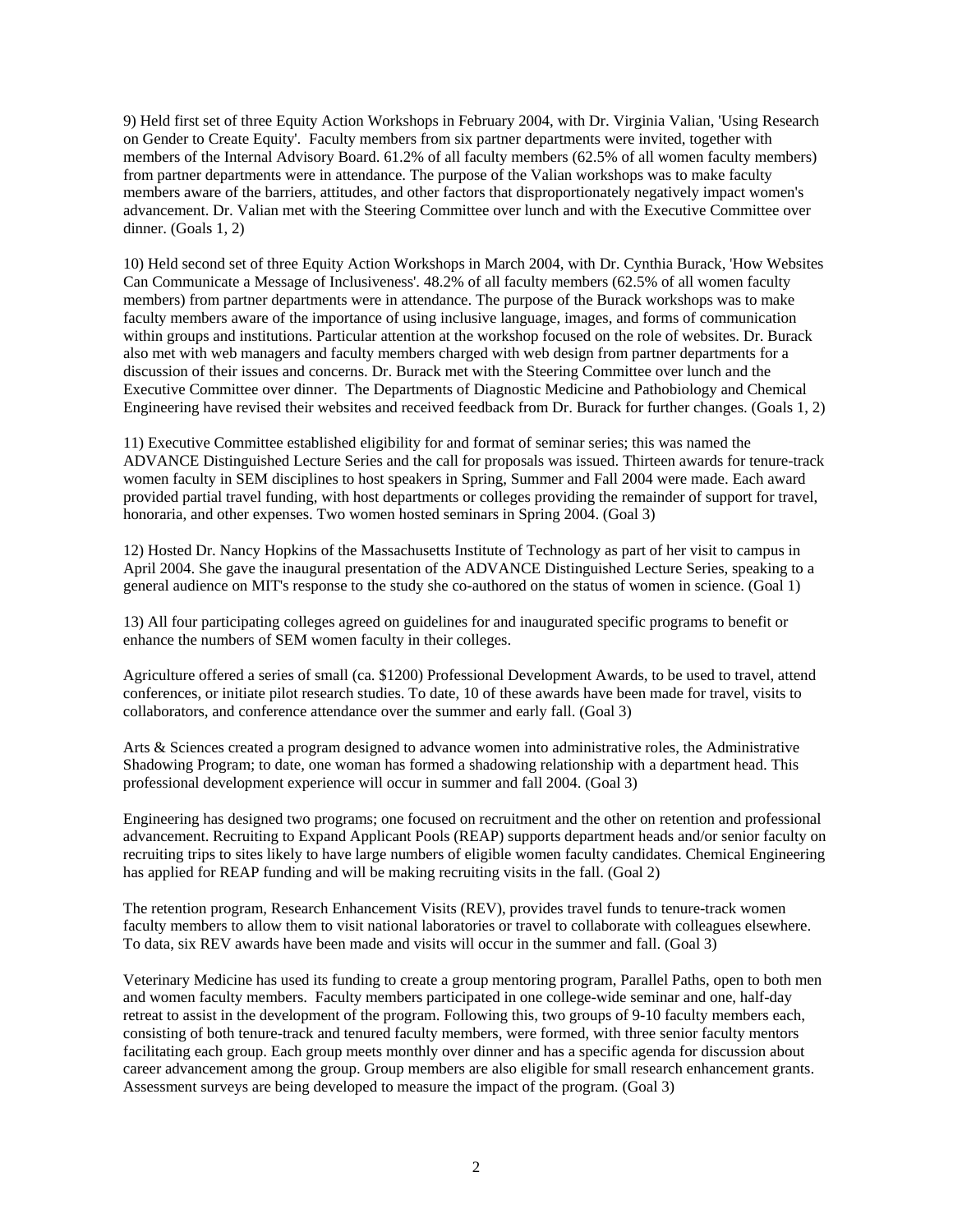14) PIs Montelone and Dyer developed initial guidelines for the Career Advancement Program (CAP) for tenured women faculty members in SEM departments. These were subsequently refined following discussion with Steering Committee members. The initial call for proposals will occur in August 2004, with the awards to begin in October 2004.

15) PIs Montelone and Dyer initiated discussions with the new Women in Engineering and Science Program (WESP) Director, Dr.Kimberly Douglas, in regard to WESP's role in implementation of the Academic Career Exploration (ACE) Program. ACE is a mentoring program for undergraduate women in science, engineering, and mathematics. It is intended specifically to encourage undergraduate women of color to consider careers in academia. This initiative is in the beginning stages with organizational meetings scheduled for fall 2004.

16) PIs Montelone and Dyer met with analysts from the K-State Office of Planning and Analysis to begin discussion of data collection data for the set of twelve NSF indicators. Planning and Analysis provided data to the PIs to review. (Goals 1, 2, 3 and the NSF Indicator data collection process)

17) PIs Montelone and Dyer and the Project Coordinator met with the Office of Educational Innovation and Advancement (OEIE) several times to discuss evaluation methods and procedures. OEIE developed, implemented, and summarized pre- and post-surveys for the two Equity Action Workshops and is developing evaluation methods for the Parallel-Paths program.

18) Steering Committee developed template for analysis of start-up offers (NSF Indicator). This template is being used currently to collect information for this indicator. (Goals 1, 2, 3 and the NSF Indicator data collection process)

19) Project Coordinator hired two graduate research assistants, an undergraduate office assistant, and a web assistant. (Goals 1, 2, 3)

20) Graduate research assistant Sankaran met with PIs to discuss the process of gathering the data for analysis of office and research space. He is in the process of collecting these data. (Goals 1, 2, 3 and the NSF Indicator data collection process)

21) Partner departments were charged with policy review and revision (tenure and promotion and other internal review documents) and website revision. These studies and activities are being conducted during the summer and fall of 2004. (Goals 1, 2)

22) PI Montelone described project at Marshall University panel in April 2004. (Dissemination)

23) PI Montelone presented a paper, coauthored by PI Dyer, at the Women in Engineering Programs and Advocates Network (WEPAN) National Meeting in June 2004. (Dissemination)

24) PI Dyer began series of conversations with incoming K-State Provost Duane Nellis to create a Special Assistant to the Provost position to provide central administrative experience for women faculty. This position will be supported by grant indirect cost return funds. The call for nominations and applications will be distributed in August 2004, with the first appointment expected to begin January 2005. (Goal 3)

# **Findings:**

We report here the findings available to date from our project activities; our project has just completed its third quarter, so our findings are by necessity limited. Most of our project initiatives are in the very early stages of implementation and no findings are yet available. We are reporting on the process of creating our Career MAPS template, the development of the ADVANCE Distinguished Lecture Series, and the assessment results from our first two Equity Action Workshops.

#### Career MAPS

The process we used to create the template for the Career MAPS initiative was one that also served as a catalyst for team building and collaboration among the Executive Committee, the Steering Committee, and the unit heads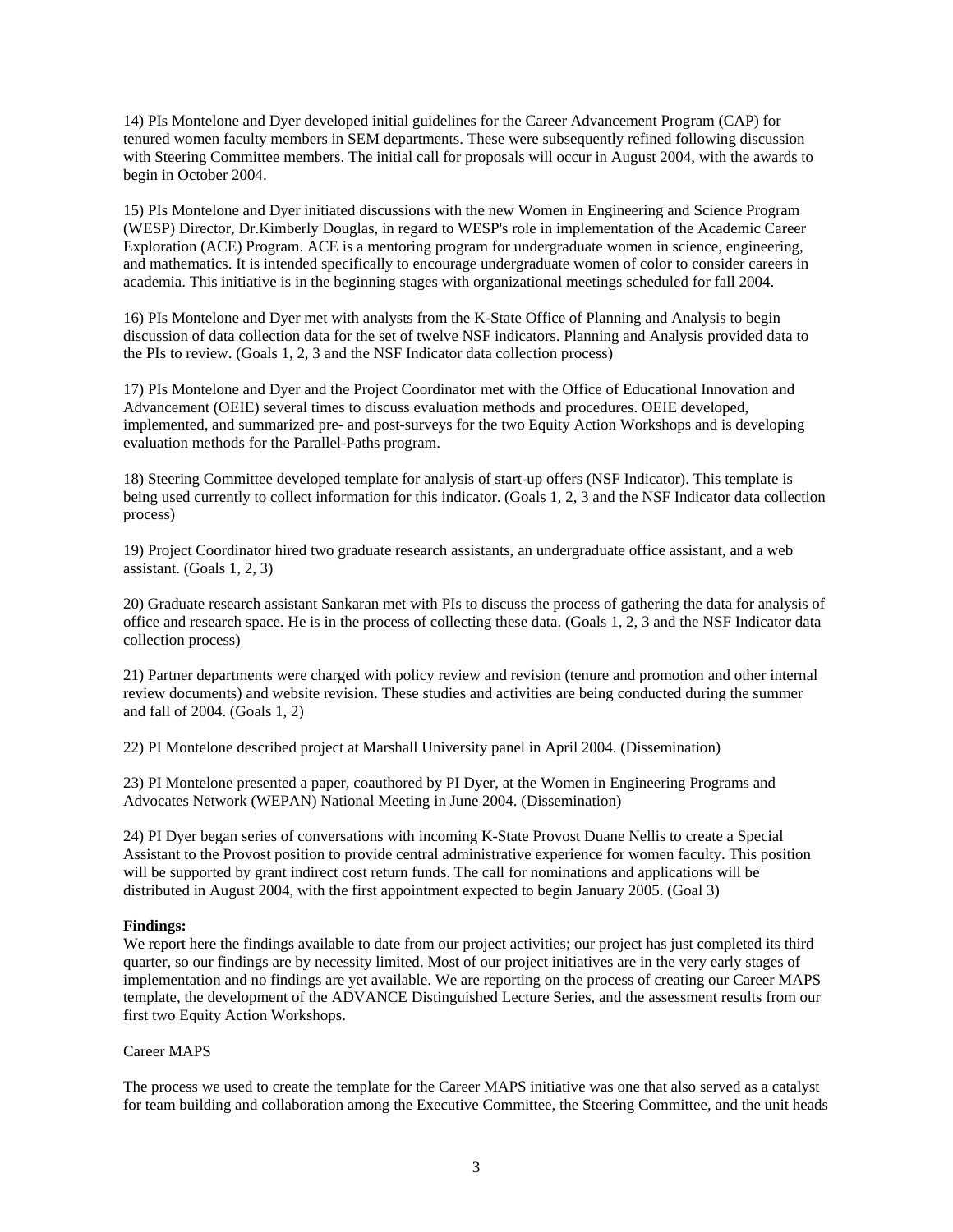of our partner departments. The proposal contained the essence of this initiative, which to the best of our knowledge is unique, but was lacking the details for implementation. Thus, this initiative was developed de novo through a series of discussions among the Executive and Steering Committees, and then was refined via input from the unit heads of our six partner departments. This was the first opportunity to fully engage the members of the Steering Committee and the partner department heads in the work of the ADVANCE project. It established a model for the free exchange of ideas among these individuals; we have used this model as we have developed the other initiatives, created templates for gathering indicator data, and designed reporting forms for project initiatives.

Questions and concerns raised by Steering Committee members and partner department heads during development of the Career MAPS template allowed us to better understand some of the issues with regard to its implementation. These included whether the Career MAPS would be viewed as a contract that could impact the tenure or promotion process, the differences between Career MAPS and annual work plans that faculty members already submit, and ensuring that the Career MAPS are consistent with existing stipulations in the departmental tenure and promotion documents. The template that resulted from these discussions is versatile and flexible, allowing individualized MAPS to be created that address circumstances specific to faculty members in particular departments and who have a variety of aspirations. These templates are being used currently with untenured women faculty members in our six partner departments. We will seek feedback on its use from the partner department heads and the untenured women faculty through an assessment instrument this fall. This information will help us further refine the template for subsequent use with tenured women faculty members. In the second project year, we plan to expand use of Career MAPS to untenured and then to tenured male faculty members in the six partner departments.

#### ADVANCE Distinguished Lecture Series

Of the thirteen awards made to date for untenured SEM women faculty members to host speakers as part of the ADVANCE Distinguished Lecture Series, two of these visits have thus far taken place. We have developed a reporting form to collect information about the benefit and impacts of participation in this initiative. For both of the visits that have occurred, the women hosts reported strongly positive interactions with their guest speakers and discussions are underway for future interactions, including reciprocal visits by the K-State faculty members. We will be collecting data from each of the SEM women faculty members who host a speaker, and we plan to conduct focus groups among these women to collect additional information.

#### Equity Action Workshops

Two Equity Action Workshops were held in Spring 2004. These were led by our consultants Dr. Virginia Valian and Dr. Cynthia Burack and were attended by faculty members and administrators from our six partner departments. Our evaluation team created a series of assessment instruments to measure the perspectives of attendees on the value of these workshops and to collect other information, including baseline perceptions and knowledge of gender issues. Pre- and post-surveys using a 5-item Likert scale were conducted online for both workshops. The responses to survey questions were analyzed on the basis of the sex of the respondents. We are reporting the outcomes of a few of the questions for which there was a dramatic change in attitude as a result of workshop attendance and for which the sex of the respondent was a large factor. A more in-depth analysis will be performed at a later time.

Questions on the surveys for the Valian Workshop were designed to test the participants' understanding of subtle biases and their effects on the evaluations of students, faculty applicants, and faculty candidates for tenure and promotion. There were significant differences between the responses of men and women to questions that asked if the respondent agreed with statements that women faculty are treated fairly throughout the promotion process or in the granting of tenure. In the pre-survey, 84% of men strongly agreed or agreed somewhat with the statements, while only 53% of women strongly agreed or agreed somewhat. The percentages of both men (65%) and women (30%) who strongly agreed or agreed somewhat with these statements were reduced on the postsurvey. Another statement that received significantly different agreement rates between the sexes and for which agreement was substantially greater on the post survey than on the pre-survey was 'Women advance their careers more slowly than men.' These results indicate that following the workshop both men and women changed their attitudes about the effects of subtle biases on the careers of women faculty members. However, more women